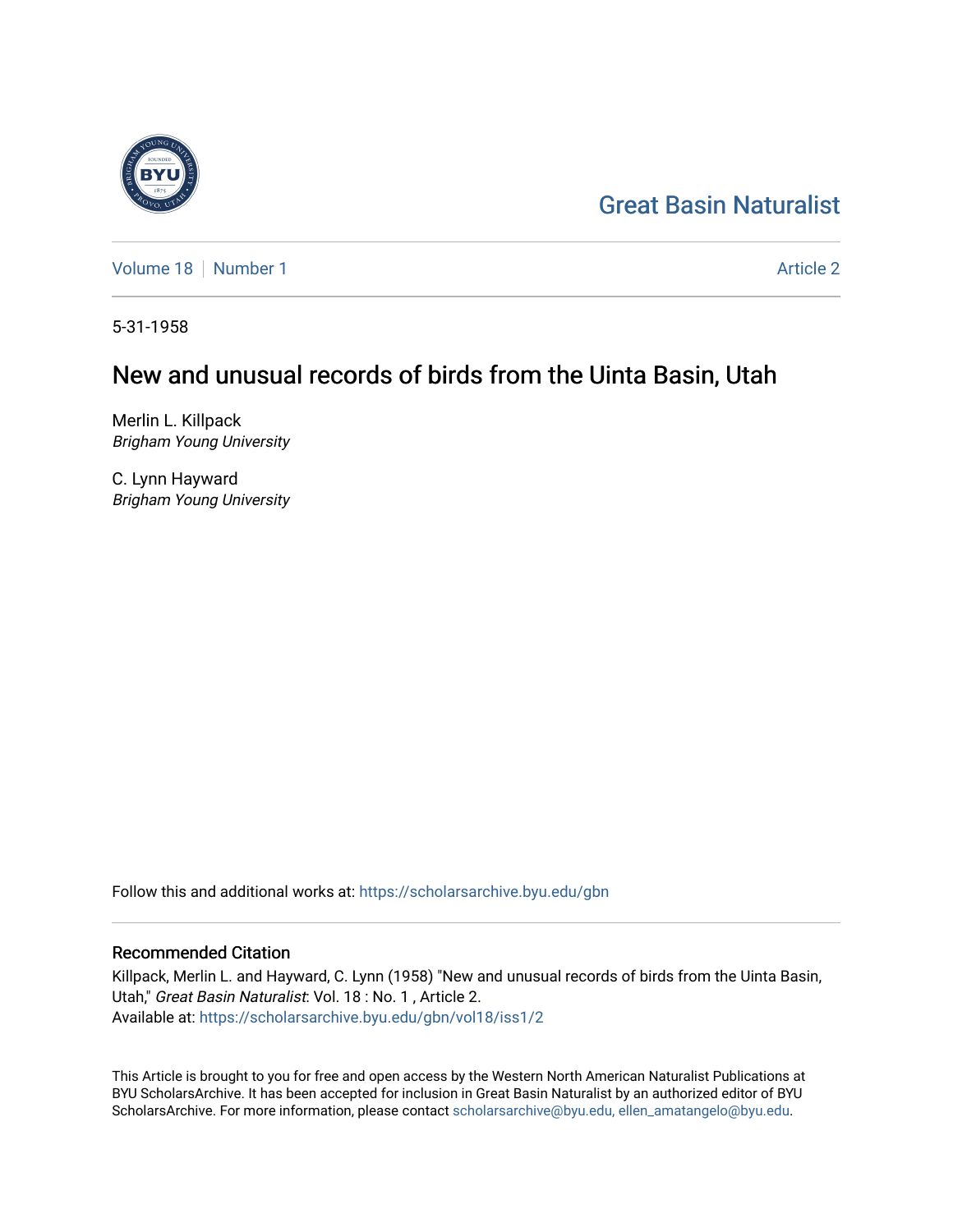# NEW AND UNUSUAL RECORDS OF RIRDS FROM IHE UINTA RASIN, UTAH'

#### Merlin L. Killpack and C. Lynn Hayward

Since the publication of Twomey's (1942) account of the birds of the Uinta Basin, Utah, several new and unusual records of birds have been brought to light through our field work in that area. These records along with annotations are hereby published as a contribution of Utah ornithology.

# Synthliboramphus antiquus. Ancient Murrelet.

One female was taken at Roosevelt, Duchesne County, November 12. 1955 by V. 0. Walker. The bird appeared to be in good physical condition. At the time of the collection there were sev eral days of heavy winds from the west. Specimens were reported by Gullion (1956) in northwestern Nevada at this same time.

# Glaucidium gnoma pinicola. Rocky Mt. Pygmy Owl.

A female specimen was collected in <sup>a</sup> yellow pine-aspen woodland along the Uinta River about twelve miles north of Neola, Duchesne County, June 22, 1957. There was evidence from her actions that she had <sup>a</sup> nest in the vicinity. Twomey (1942: 399) listed this owl as hypothetical but did not have a positive record for the Uinta Rasin.

# Melanerpes erythrocephalus caurina. Red-headed Woodpecker.

Two males were collected in cottonwoods about eight miles south of Ouray, Uintah County, May 29, 1955. Twomey (1942: 19) found one dead in about this same locality. We also have an unpublished sight record of this species from near Jensen. July 27, 1937.

#### Thryornanes bewickii eremophilus. Desert Rewick Wren.

Twomey (1942) does not report the Rewick Wren from the Uinta Rasin. We found it to be <sup>a</sup> fairly common species in the scattered pinyon-juniper woodlands east of the Green River. Two specimens were taken at Bonanza and Rainbow, Uintah County, June 18 and 22, 1954. There were numerous sight records for the same area.

# Toxostoma rufuni longicauda. Western Rrown Thrasher.

A male was collected eleven miles northwest of Roosevelt, Duchesne County, December 29, 1954. It was feeding on the fruits of the Russian olive and was fat and in good physical condition.

<sup>1.</sup> Department of 'Zoology and Entomology, Brigham Young University, Provo, Utah, Contribution No. 159.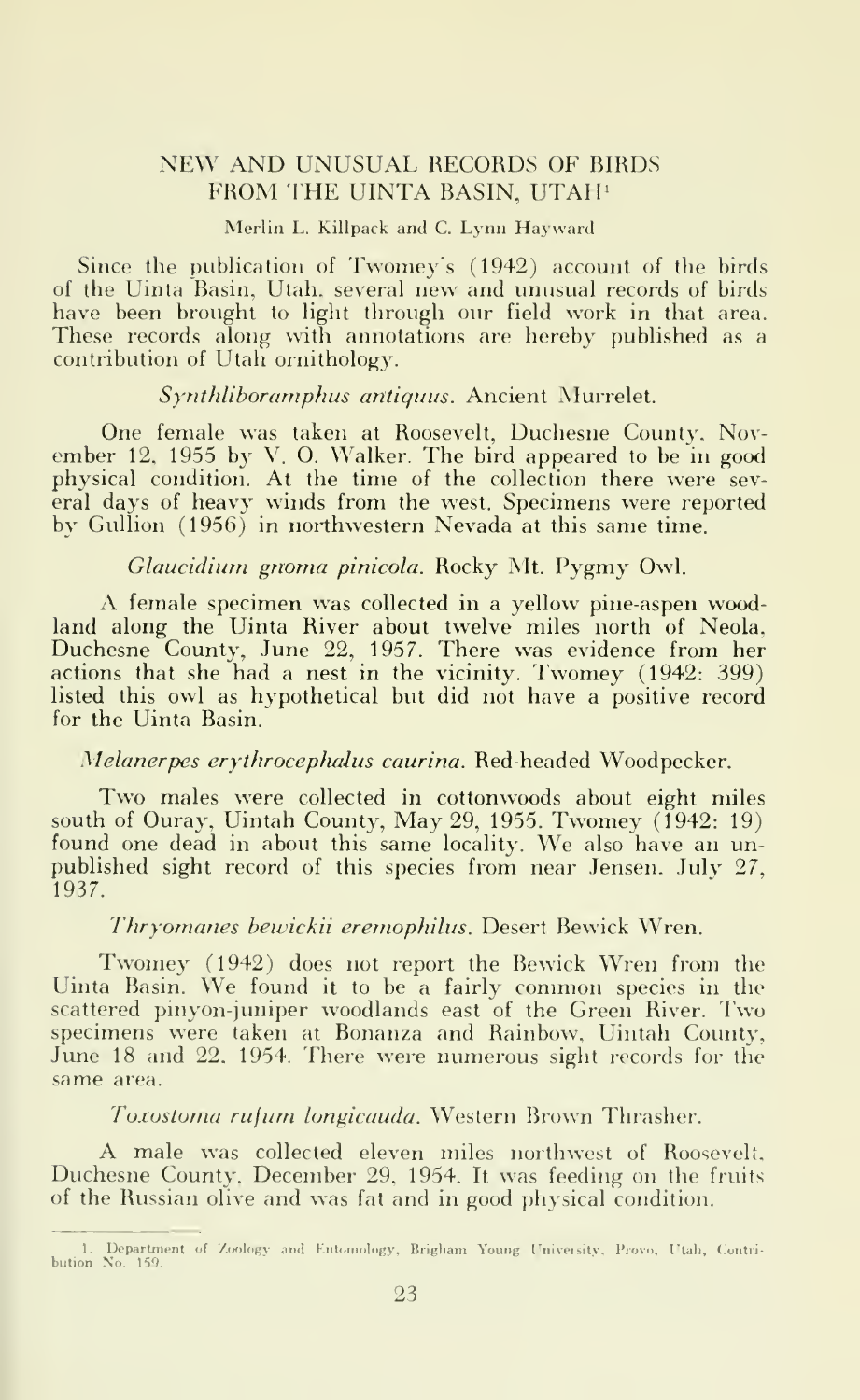# Mimus polyglottos leucopterus. Western Mocking bird.

Twomey (1942: 427) regards this species as rare in the Uinta Basin. Our observations indicate that it is a regular though un common resident of that area. A male and female were collected five miles west of Roosevelt, May 24 and 25, 1955. There was some evidence that they were preparing to nest. Sight observations were also made at eleven miles east of Jensen, Uintah County, June 9, 1953, two miles north of Roosevelt, May 20 to August 15, 1955, and May 6, 1956, and Rainbow, Uintah County, June 16, 1954.

# Dendroica townsendi. Townsend's Warbler.

One female was taken from a flock of 50 to 60 birds 17 miles north of Neola, Duchesne County, August 24, 1957. The birds wore apparnetly migrating in company with Pileolated Warblers. All were observed in a grove of lodgepole pines.

# Sturnus vulgaris vulgaris. Starling.

Killpack and Chittenden (1952) previously reported on the winter status of starlings in the Uinta Basin. The birds are now known to be permanent residents. Several nests have been found in old wookpecker holes. A set of six eggs was collected May 15, 1954 three miles west of Roosevelt, Duchesne County. Many birds have been captured and banded. Returns on the banding have been received from North and South Dakota and Montana.

Guiraca caerulea interfusa. Western Blue Grosbeak.

A male was collected five miles east of Myton, Duchesne County, June 8, 1957. Another male was seen at the same time. The birds were singing and there were other indications of nest ing in the area. From other records available to us it seems likely that this species breeds regularly although not commonly along the Colorado and Green River drainages at least as far north as the Uinta Basin. Behle and Selander (1952:31) have also recorded specimens from Vernal, Uintah County.

## Acanthis flammea flammea. Common Redpoll.

One female redpoll was collected from a flock of about forty found in a pinyon-juniper woodland about eleven miles west of Roosevelt, Duchesne County, January 1, 1958. The birds were feeding on the seeds of Russian thistle. A male was seen at Roosevelt, December 28. 1956 with a flock of pine siskins feeding on sun flower seeds.

Spizella arborea ochrocea. Western Tree Sparrow.

One specimen was collected at Arcadia, Duschesne Countv, .Tanuary 21, 1957.

Zonotrichia querula. Harris's Sparrow.

Indications are that this species is a regular winter resident in the Uinta Basin. I'wo males were collected three miles east of